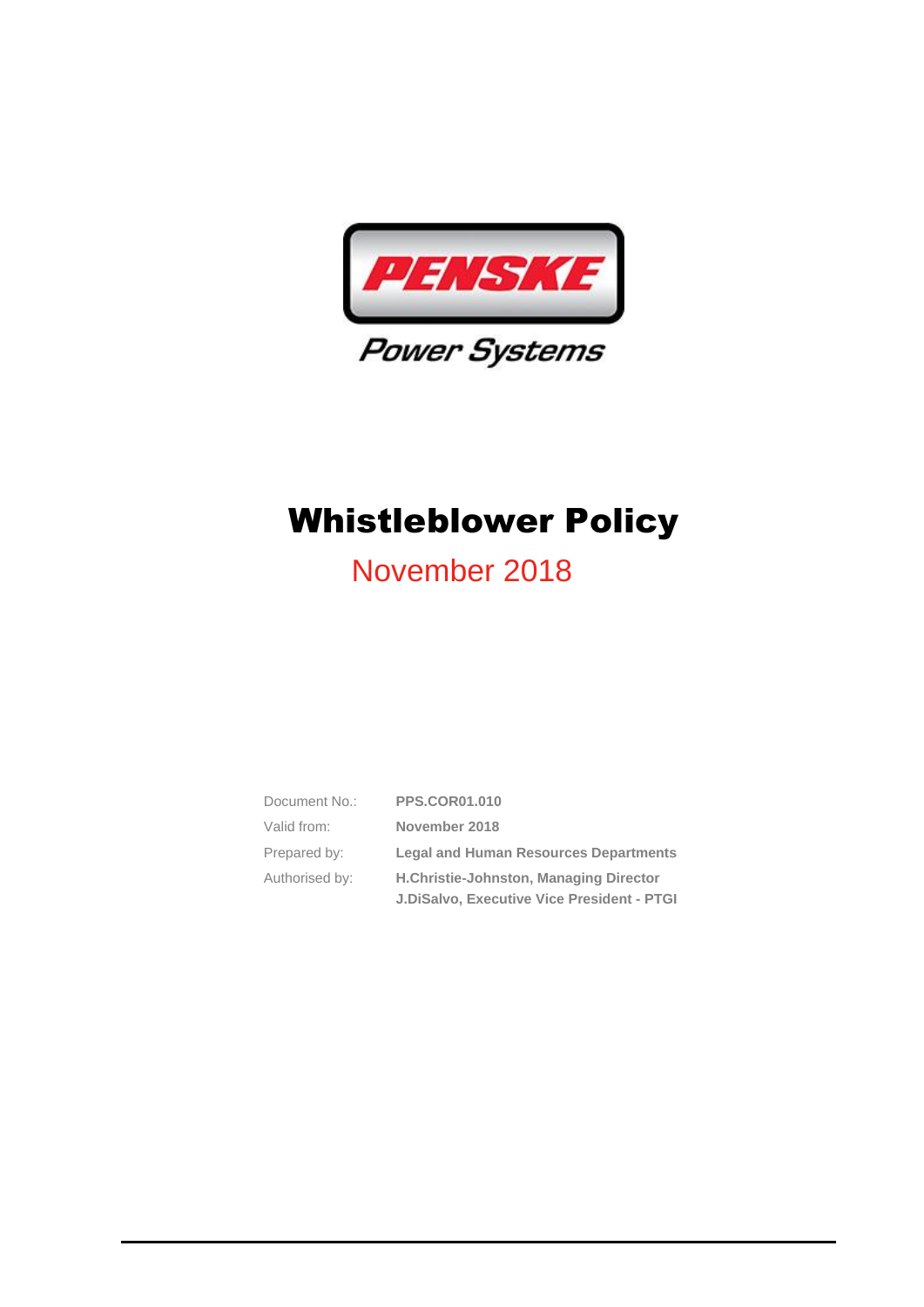# PENSK **Power Systems**

#### **Index**

| 1              | <b>Purpose</b>                   |   |
|----------------|----------------------------------|---|
| $\mathbf{2}$   | <b>Field of Application</b>      | 3 |
| 3              | <b>Background</b>                | 3 |
| 4              | <b>Definitions</b>               | 3 |
| 5              | <b>Reporting Concerns</b>        | 4 |
|                | 5.1<br>Form of reporting         | 4 |
|                | <b>Contact Details</b><br>5.2    | 5 |
| 6              | <b>Investigation of Concerns</b> |   |
| $\overline{7}$ | Confidentiality                  |   |
| 8              | <b>Rights of Whistleblowers</b>  |   |
| 9              | <b>Records</b>                   |   |
| 10             | <b>Applicable Documents</b>      |   |
|                | <b>Document Control</b>          |   |
|                | <b>Amendments</b>                |   |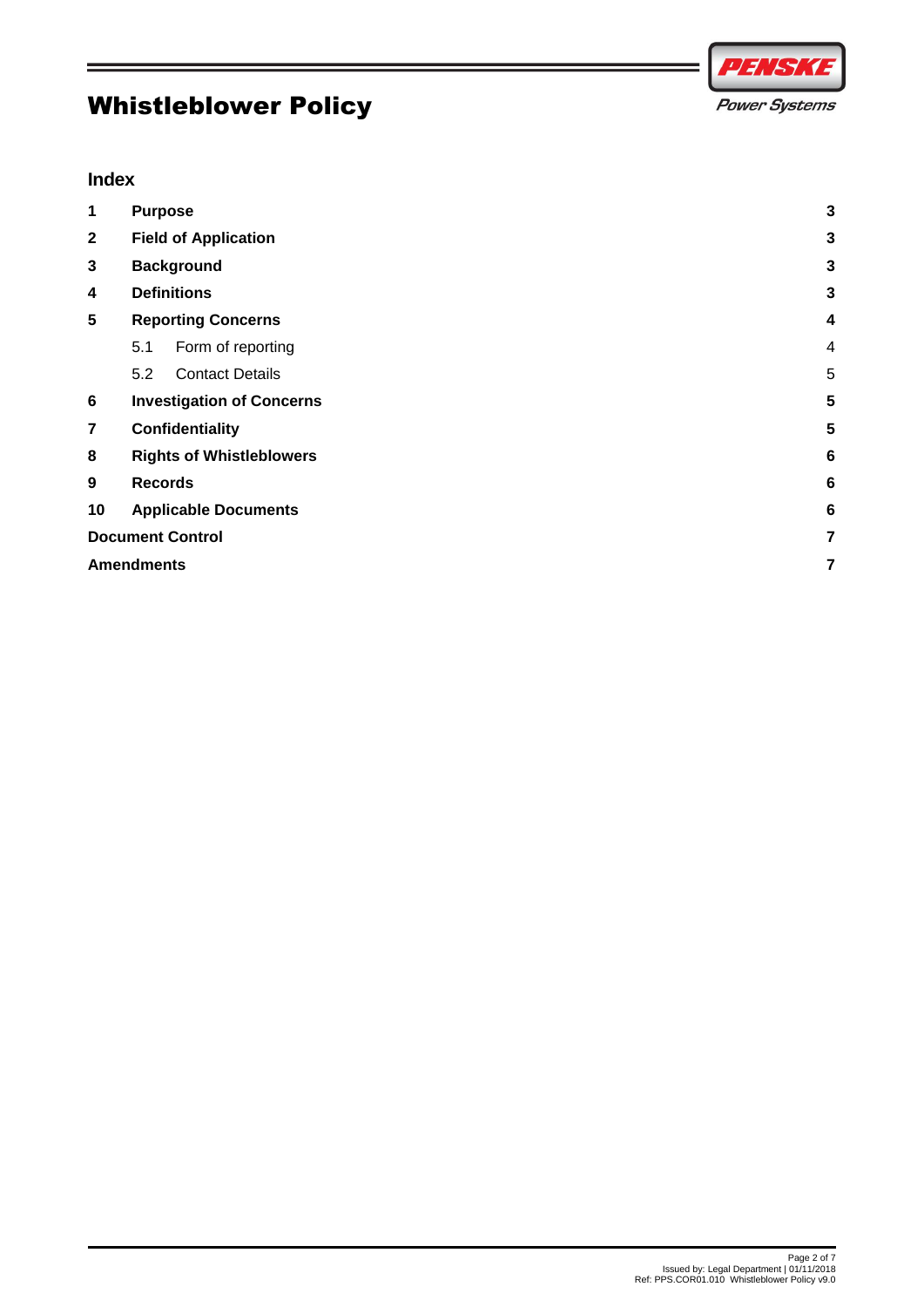

#### <span id="page-2-0"></span>**1 Purpose**

The objective of the Policy is to provide an open working environment in which employees and contractors are able to report instances of unethical, unlawful, or undesirable conduct without fear of intimidation or reprisal.

#### <span id="page-2-1"></span>**2 Field of Application**

This document is applicable to directors, employees and contractors (including employees of contractors) of Penske Power Systems Pty Ltd (PPS).

#### <span id="page-2-2"></span>**3 Background**

PPS' Code of Ethical Conduct and policies generally have been developed to ensure high standards of conduct and ethical behaviour in all of our business activities. The Whistleblower Policy has been adopted to ensure that persons can raise concerns regarding actual or suspected breaches of the Code of Ethical Conduct and/or our legal/policy standards generally, without fear of retribution or intimidation.

#### <span id="page-2-3"></span>**4 Definitions**

| <b>Term</b>          | <b>Definition</b>                                                                                                                                                                                                                                                                                                                                                                                                                                                                                                                                                                                                     |  |
|----------------------|-----------------------------------------------------------------------------------------------------------------------------------------------------------------------------------------------------------------------------------------------------------------------------------------------------------------------------------------------------------------------------------------------------------------------------------------------------------------------------------------------------------------------------------------------------------------------------------------------------------------------|--|
| <b>PPS</b>           | Penske Power Systems Pty Ltd and its subsidiaries                                                                                                                                                                                                                                                                                                                                                                                                                                                                                                                                                                     |  |
| Unacceptable Conduct | Actual or suspected conduct includes<br>Conduct or practices which are illegal or breach any law<br>$\bullet$<br>Breaches of PPS' Code of Ethical Conduct or any other<br>policies<br>Harassment<br>Corrupt activities<br>Theft, fraud or misappropriation<br>$\bullet$<br>Substantial mismanagement of PPS' resources<br>$\bullet$<br>Conduct which involves substantial risk to public health,<br>safety or the environment or the health and safety of PPS'<br>employees and contractors<br>Any action taken against or harm suffered by a person as<br>$\bullet$<br>a result of making a report under this policy |  |
| Persons              | Directors, employees and contractors (including employees of<br>contractors) of PPS                                                                                                                                                                                                                                                                                                                                                                                                                                                                                                                                   |  |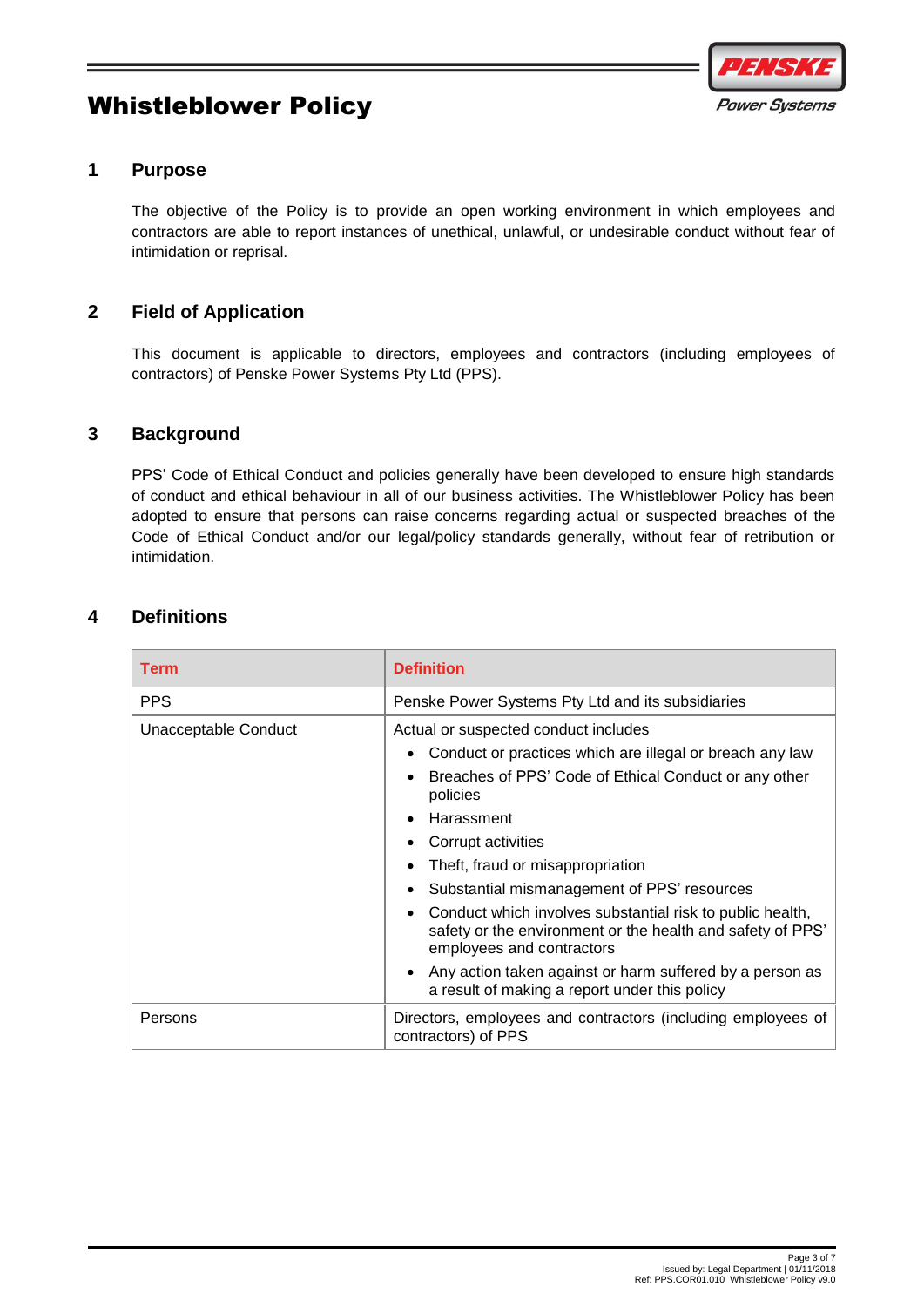

#### <span id="page-3-0"></span>**5 Reporting Concerns**

Persons are encouraged and have a responsibility to report matters or behaviours that they honestly believe are "Unacceptable Conduct".

In the first instance a person is encouraged to report any known or suspected instances of "Unacceptable Conduct" to their immediate manager or a senior manager in their Branch or Department.

PPS recognises that there will be situations for instance where:

- **•** Issues may be of a sensitive nature where a person is not comfortable discussing it with their direct manager;
- **•** Their direct manager is believed to be involved in the unacceptable conduct matter, or they consider the matter they have raised has not been adequately addressed; or
- **•** The relevant manager(s) are not considered to be sufficiently impartial to deal with the issue.

In these situations you should report the matter to the General Manager - Human Resources, Head of Legal & Compliance or the Risk & Compliance Manager.

In instances where you do not wish to raise the matter internally, you can report the matter to PPS' Integrity Hotline established with external service provider, Expolink. Your details will remain confidential and not be disclosed to PPS management without your permission.

Reports can be received by the Integrity Hotline 24 hours a day all year round. Any calls made to the Integrity Hotline are not recorded. The operators taking the call on this hotline are not associated with PPS. They are trained and experienced specialists dedicated to dealing with whistleblowers and their concerns. Whistleblowers will be provided with a confidential reference number by the operator.

Once a communication is made to the Integrity Hotline, Expolink prepares a written report that is then forwarded to the President, Executive Vice President, General Manager – Human Resources and the Risk & Compliance Manager of Penske Transportation Group International Pty Ltd ("PTGI"), the immediate parent company of PPS, and a representative of the Human Resources Department within Penske Automotive Group, Inc ("PAG").

If a person reports a matter either internally or externally they can identify themselves or remain anonymous.

A person proposing to make a report of concerns should ensure there is a reasonable basis for the report.

Whistle blowing is about reporting actual or suspected "Unacceptable Conduct" and should be made in good faith. A report found to be malicious, deliberately misleading, or frivolous will result in disciplinary action.

#### <span id="page-3-1"></span>**5.1 Form of reporting**

A report can be made in person, by telephone, email or via the online website.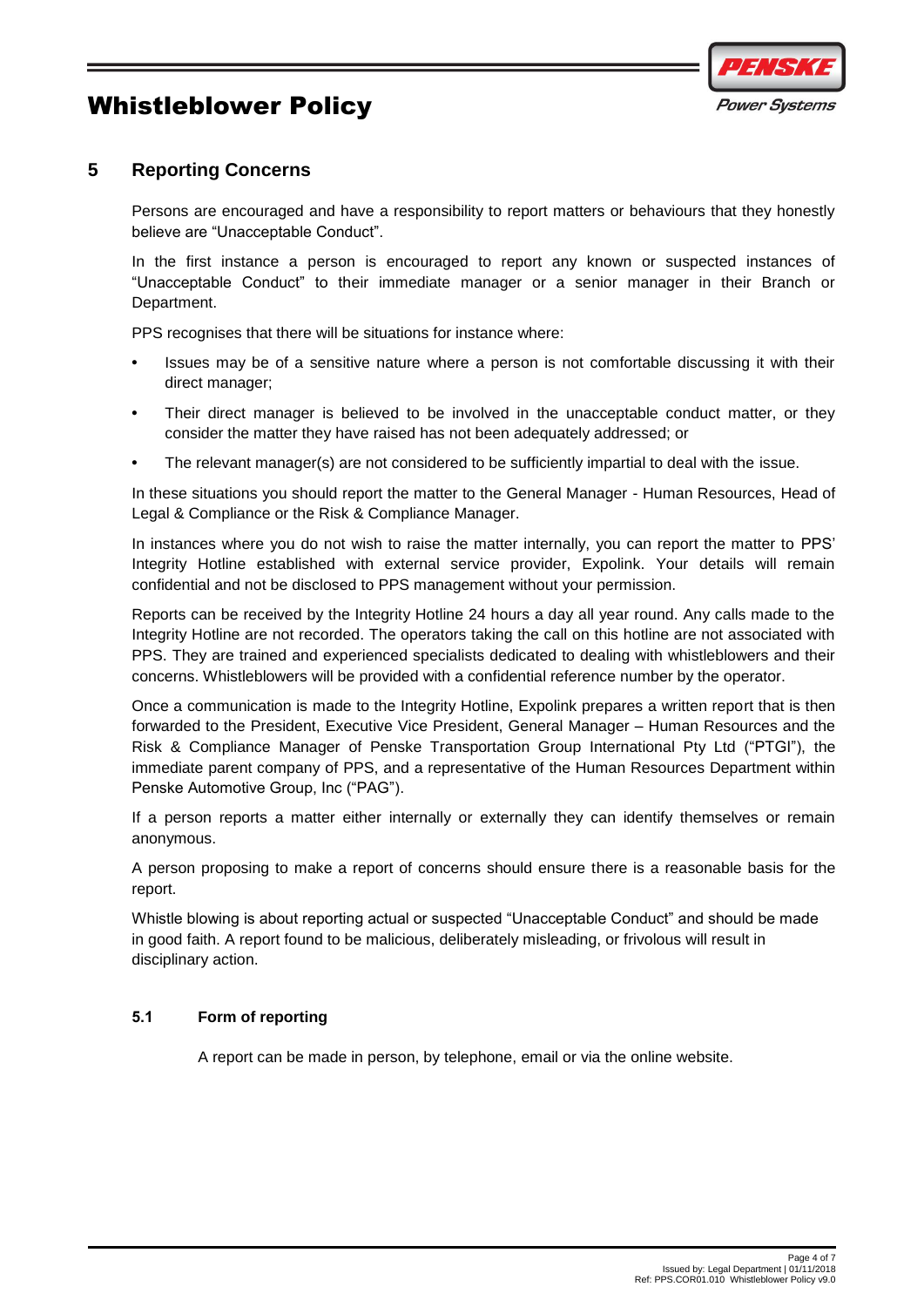

#### <span id="page-4-0"></span>**5.2 Contact Details**

| <b>Position</b>                         | <b>Phone</b>                                                 | <b>Email</b>                                                                    |
|-----------------------------------------|--------------------------------------------------------------|---------------------------------------------------------------------------------|
| General Manager-<br>Human Resources     | 02 9794 2600                                                 | KNewman@penske.com.au                                                           |
| Head of Legal &<br>Compliance           | 02 9794 2600                                                 | TMyint@penske.com.au                                                            |
| Risk & Compliance<br>Manager            | 02 9794 2600                                                 | MRoss@penskeps.com                                                              |
| External service<br>provider - Expolink | 1800 121 889<br>(Australia)<br>0800 443 816<br>(New Zealand) | http://expolink.co.uk/whistleblow<br>ing/submit-a-report/<br>Access code: "PCV" |

#### <span id="page-4-1"></span>**6 Investigation of Concerns**

When a matter is reported to one of the Contacts listed in Section 5.2 above, the President and Executive Vice President of PTGI will be notified. In the event the report concerns a member of the PPS' Executive, the Board of Directors will also be notified.

A senior manager will be requested to investigate the matter and report back to the President and Executive Vice President of PTGI (and Board of Directors where applicable) who in turn will determine the necessary action to be taken arising from the investigation. The Whistleblower will be provided with feedback on the outcome of the investigation if they request it.

For more serious or sensitive notifications, the President and/or Executive Vice President of PTGI may appoint external auditors to investigate the matter.

#### <span id="page-4-2"></span>**7 Confidentiality**

A person's identity and the fact they have reported concerns will be kept confidential and no details will be maintained on the person's employee records. Information about a person's identity will only be released with the consent of the person who has reported the concerns.

Investigation reports will only be made available to those persons actively involved in the investigation and, if the nature of the matter requires, PPS' Legal Counsel.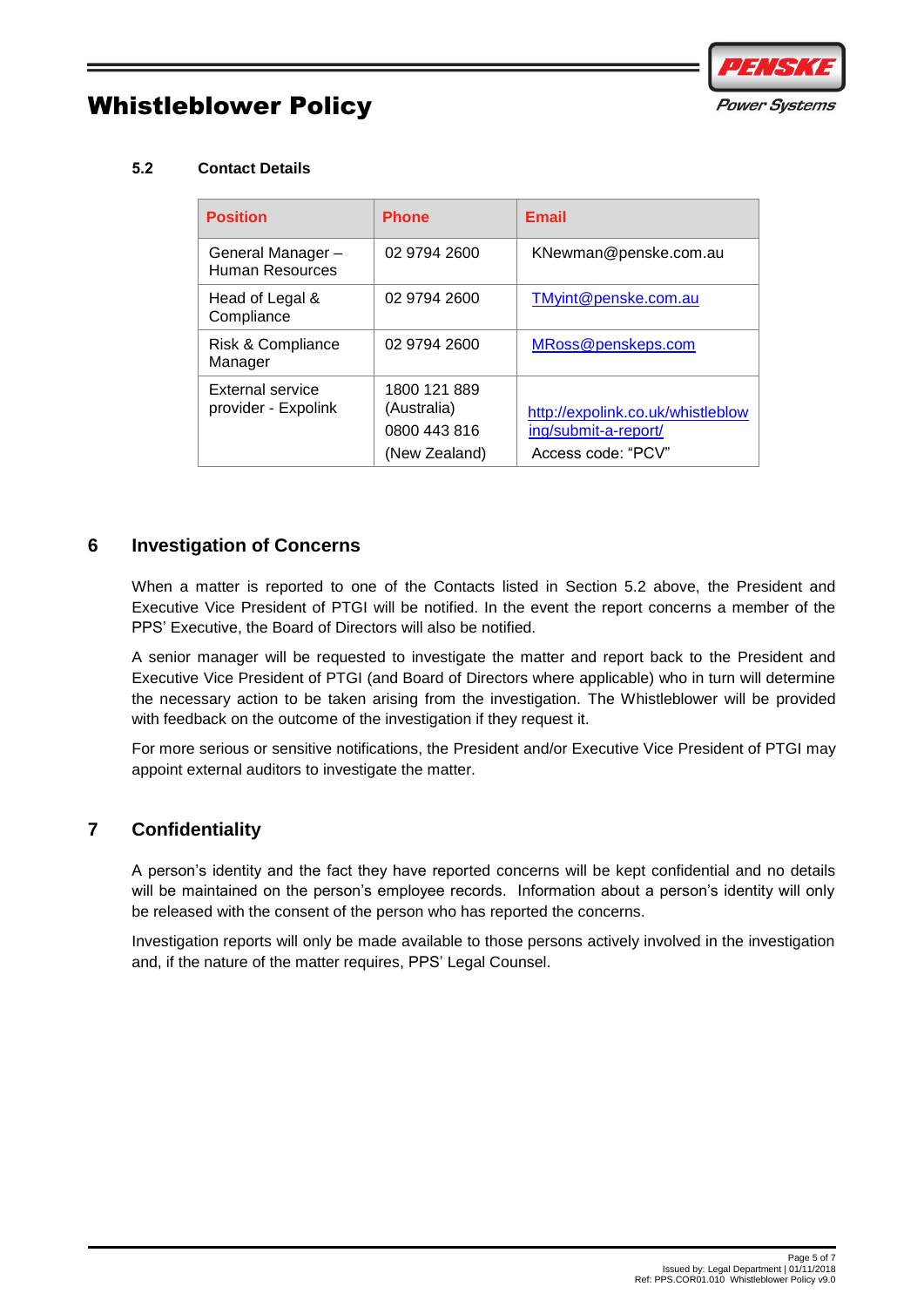

#### <span id="page-5-0"></span>**8 Rights of Whistleblowers**

PPS is committed to protecting and respecting the rights of any person who reports unacceptable conduct in good faith. A person will not be discriminated against or disadvantaged in their employment with PPS for making a report in accordance with this policy nor subject to reprisals. PPS will take all reasonable steps to ensure adequate and appropriate protection whether the matter is proven or not.

#### <span id="page-5-1"></span>**9 Records**

The Risk & Compliance Manager will retain a record of Whistleblower Reports and a summary of Whistleblower notifications including outcomes will be provided to the PPS Compliance and Risk Review Board on a quarterly basis.

#### <span id="page-5-2"></span>**10 Applicable Documents**

| <b>Document</b>                               | Location                                  |
|-----------------------------------------------|-------------------------------------------|
| Code of Ethical Conduct                       | Resources > Business Documentation >      |
| (PPS.COR01.002)                               | <b>Corporate &gt; Compliance Policies</b> |
| Independence and Conflicts of Interest Policy | Resources > Business Documentation >      |
| (PPS.COR01.011)                               | Corporate > Compliance Policies           |